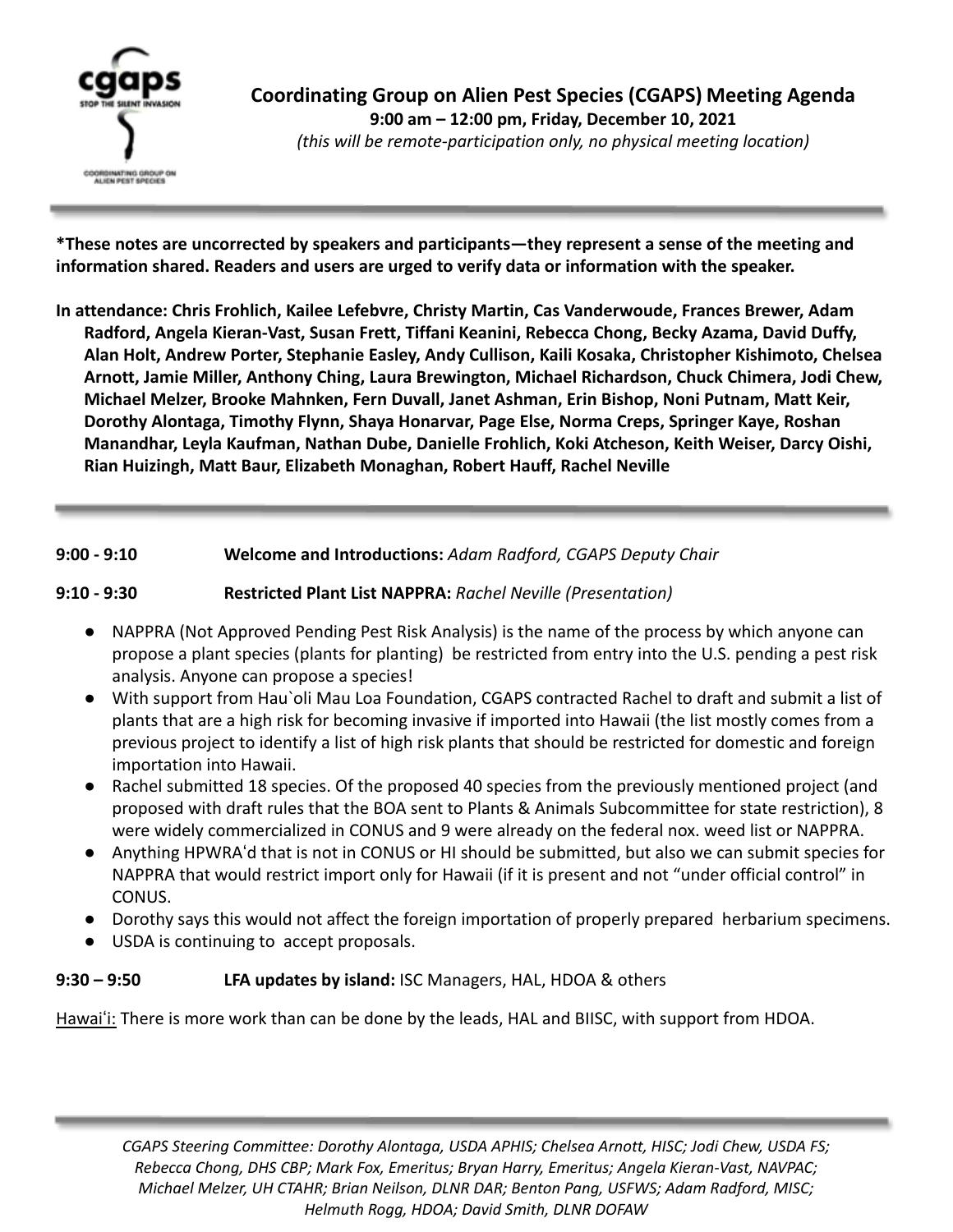- New sites on the west coast, people still seem surprised when they learn what they are and that they have to control them.
- HAL and BIISC conduct outreach & extension to give the public the information tools to do the work.
- HAL surveys points of entry 4x a year and airports and seaports have regular detections of LFA and treatments. There is no active inspection process for interisland air passengers or most cargo- HAL is working on a plan that might be able to address some of this spread.
- HAL is also the science advisor and ongoing lead for R&D for LFA control tools and methods, used on each island and internationally. They have the EUP for Tango via aerial (helicopter) control of LFA in Nahiku, Maui, among many other projects on LFA and other harmful ants of quarantine concern.
- BIISC reports multiple infestations at schools is an issue- no DOE organization to deal with LFA.

Maui: MISC is the lead for detection and control, with support from HDOA, and with significant R&D help from HAL for some sites.

- Going well & we are building capacity and fully-funded largely by the County of Maui, but also state via HISC.
- 18 infestations or incursions (infested items arriving from Hawaii island, so some were quickly eradicated). 5 sites completely eradicated. 6 sites are being monitored, and there are 7 active sites being treated. Only 1 new site from this year.
- HAL's eradication protocol calls for LFA population monitoring surveys at specific points during the multi-year eradication process, and surveys of all active sites show that LFA numbers at those sites are significantly diminished–the treatments and methods WORK.
- We have a 175-acre treatment area in the active Nakihu site, by far the largest site (survey results map shown), and here's what successful treatments with helicopter pesticide application looks like.

Oahu: HAL has 2 FTE and a part time staff based on Oahu and are currently the lead, with some survey support from OISC and CGAPS, and with support from HDOA. Outreach is shared between all.

- We currently have 27 active sites total, with 4 new sites detected in 2021. Two sites were reported through the Stop the Ant Month campaign, supported by HISC.
- Started treating 16 sites during COVID. Of those, 11 are in the monitoring stage within months of detection.
- With all the active and monitoring sites (and not including the plan HAL developed in 2014 that calls for the surveying of high-risk nurseries and garden shops on Oahu), we are reaching work capacity now but with sites entering the monitoring stage, it will relieve some of the work. Some of the residents and businesses with infestations have been trained by HAL and are carrying out the treatments, which also helps.
- We are currently focusing on treatment of residential and nursery sites, and following up on ant sample submitted for ID. There was a large increase in submitted samples during October Stop the Ant Month (~100 samples since 10/12)

Kauai: KISC is the lead for Kauai, with support from HDOA.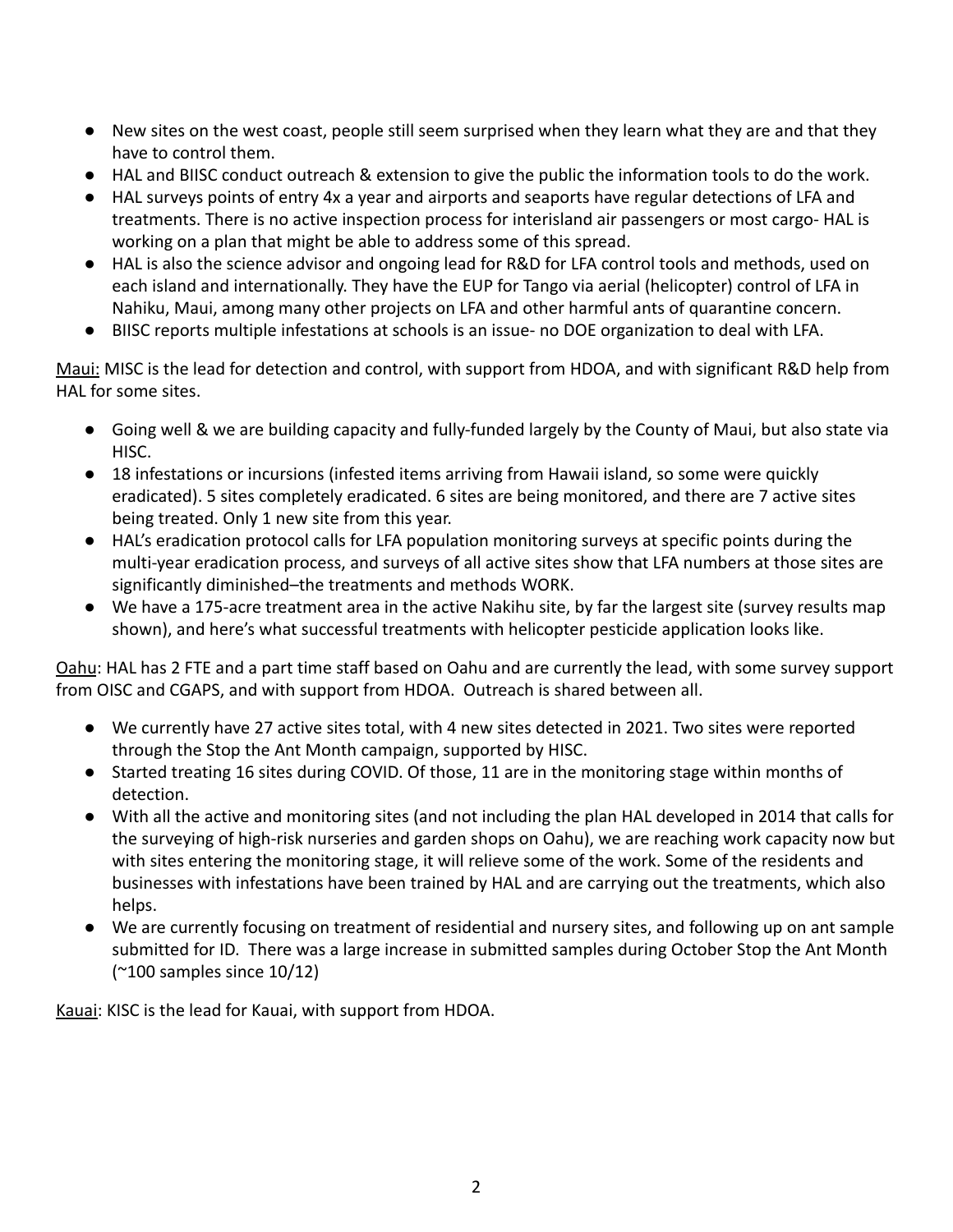- We currently have 3 sites, 2 of which are in the monitoring stage. 1 site detected this year in July in an agricultural area and we have been working to treat and continue outreach with Stop the Ant Month and related work.
- There are likely other populations not yet detected given the large ag site infestation in Moloaa.

# **9:50 – 10:00 HAL funding outlook & needs:** *Cas Vanderwoude, Hawaii Ant Lab (Presentation)*

- HAL has a \$500,000 shortfall for FY 2022.
- In past years, HAL has been able to secure grants from HISC and HDOA for operating costs. However, in 2021, the legislature repealed the Food Security special fund which received a percentage of the "barrel tax" which supported a number of programs and cut HDOA general funds at the same time, and so HDOA has had to reduce the funding it has provided to external groups like HAL. HAL had received about half of its core support from HDOA through the Pest Inspection and Eradication fund (from the "cargo fee"), which was on the chopping block but saved in Conference. We do have some funds from the HISC (\$289K awarded by HISC for FY 2022), but the result is that HAL will be running out of funds. If all budget line-items can be moved to salaries (and no operating costs at all), HAL can get through to June.
- The current plan is that we will be reducing staff to .5 FTE in early January but that would allow employees to keep most of their benefits. We would also need to shift our work in all areas to focus only on extension/outreach.
- MISC is looking into how they might be able to incorporate HAL staff into some of their ongoing LFA work which would push the deadline of reducing work hours by 1 month.
- Working with Rep. Lowen who is interested in introducing an appropriation bill for HAL, or through the HISC to focus on LFA and invasive ant R&D, control & extension.

# **10:00 – 10:15 LFA discussion**

- LFA was detected in Hawaii on Hawaii island in 1999, but at that time, there were no registered ant baits for organic crops and no registered formulations and methods for applying baits to trees and foliage, it was all granular baits. And because ants are so unique, there need to be specialists to do R&D, and to register these new tools for use. It is thanks to HAL that we can detect, control, and eradicate these ants, and even now, they are working on additional tools for the toolbox.
- HAL can receive private donations through a University of Hawaii Foundation account.
- May have a release of funds from HISC in February. HAL is a priority.
- Engage city council on Oahu. Nate thinks there is interest to support programs but they need to be included in more conversations. Nate will lead the effort to engage the City Council.

### **10:15 - 10:25 Break**

### **10:25 - 10:35 CRB Response update:** *Kaili Kosaka, CRB Outreach*

- Increased detections in new areas. Concerned with movement of infested material to new areas in north shore and Waimanalo.
- Ongoing projects:
	- Pesticide injections are showing reduction in population in some areas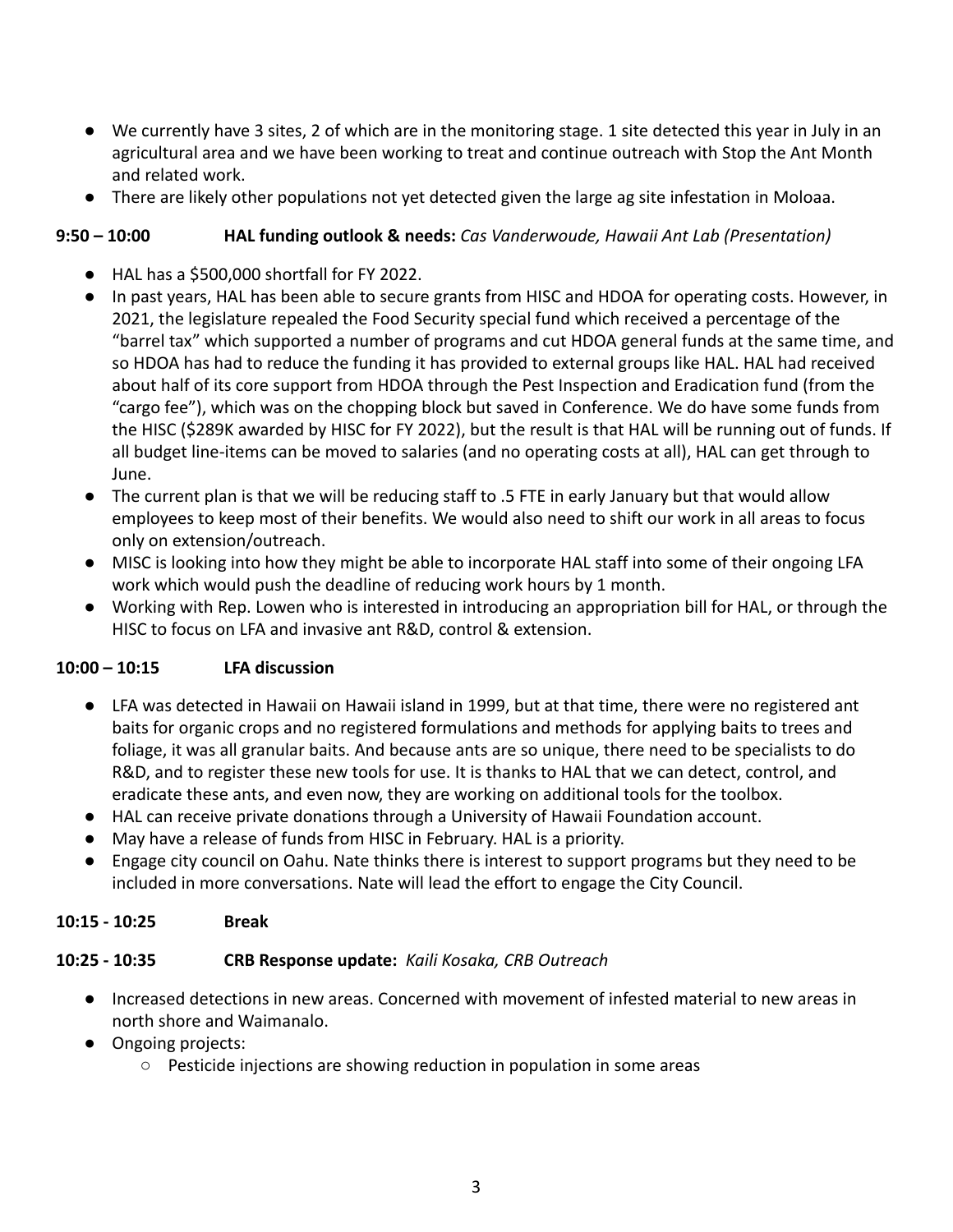- Breeding site treatments- Vacuum steam unit, fumigation, roll-off bin removal, pesticide
- Canines increasing efficiency of finding breeding sites- on avg 1 per week
- Created Educational kits for students
- Working with a newly formed pritchardia protection group over concerns of threat to native palms in Waianae mountain range
- $\circ$  Organizing outreach about interim rule and compliance agreements with HDOA

#### **10:35 - 11:10 CRB greenwaste & compost issues, discussion:** *Darcy Oishi, HDOA PPC; Keith Weiser, CRB Response*

- An Interim Rule to stop spread of CRB was sent to the BOA Subcommittee on Plants and Animals today and it passed and will now be sent to the BOA Chair. It would:
	- Designate Oʻahu as a quarantine area for CRB and allow for other areas to be designated upon discovery of CRB.
	- Restricts the movement of host material inter/intra island
	- Companies must sign on to compliance agreements with HDOA to continue operating
	- $\circ$  CA will have certain requirements in place for the safe transport of host material.
	- Still in development
	- Affected industries: generators (landscapers), transporters, processors
	- 2 week period from announcement (press release) to enactment
	- There will be consequences if not followed.
- The Plants and Animals committee meeting today voted to approve an interim rule of green waste management to prevent spread of CRB. Chair will need to approve the rule before enacted in January.
- Communications packages are being developed and will be shared once it is finalized.
- Tools to improve the efficacy of the CRB trap are needed. Suggestion to apply for SERDP
- There is adequate funding from USDA and JBPHH to maintain efforts. JBPHH has dedicated staff to CRB efforts to implement a green waste management plan
- Starting to pivot from eradication to containment to Oahu.

# **11:10 - 11:30 Coqui updates by island and discussion:** *ISC Managers, HDOA & others*

- Hawaiʻi: Coqui are getting (physically) bigger and they call during the day. Might be because there are no predators. Kohala community is continuing to educate each other. BIISC is still getting a lot of reports.
- Maui: Pleased with progress and funding. Coqui remains a high priority. Maliko Gulch is the location of the highest infestation. Most locations around the island were eradicated. Working on an acoustic monitoring program to identify calls. Could possibly get a forest service special technology development program grant for this work. Coqui occasionally show up on Molokai and Lanai but have no known populations.
- Oahu: HDOA working on treatments at a property in Palolo Valley and one in Waimanalo. OISC will be reinstating some staff to work on coqui.
- Kauai: Large population eradicated in 2012 and since then has been EDRR. 8 new incursions in 2021. Able to intercept. Great community reporting.